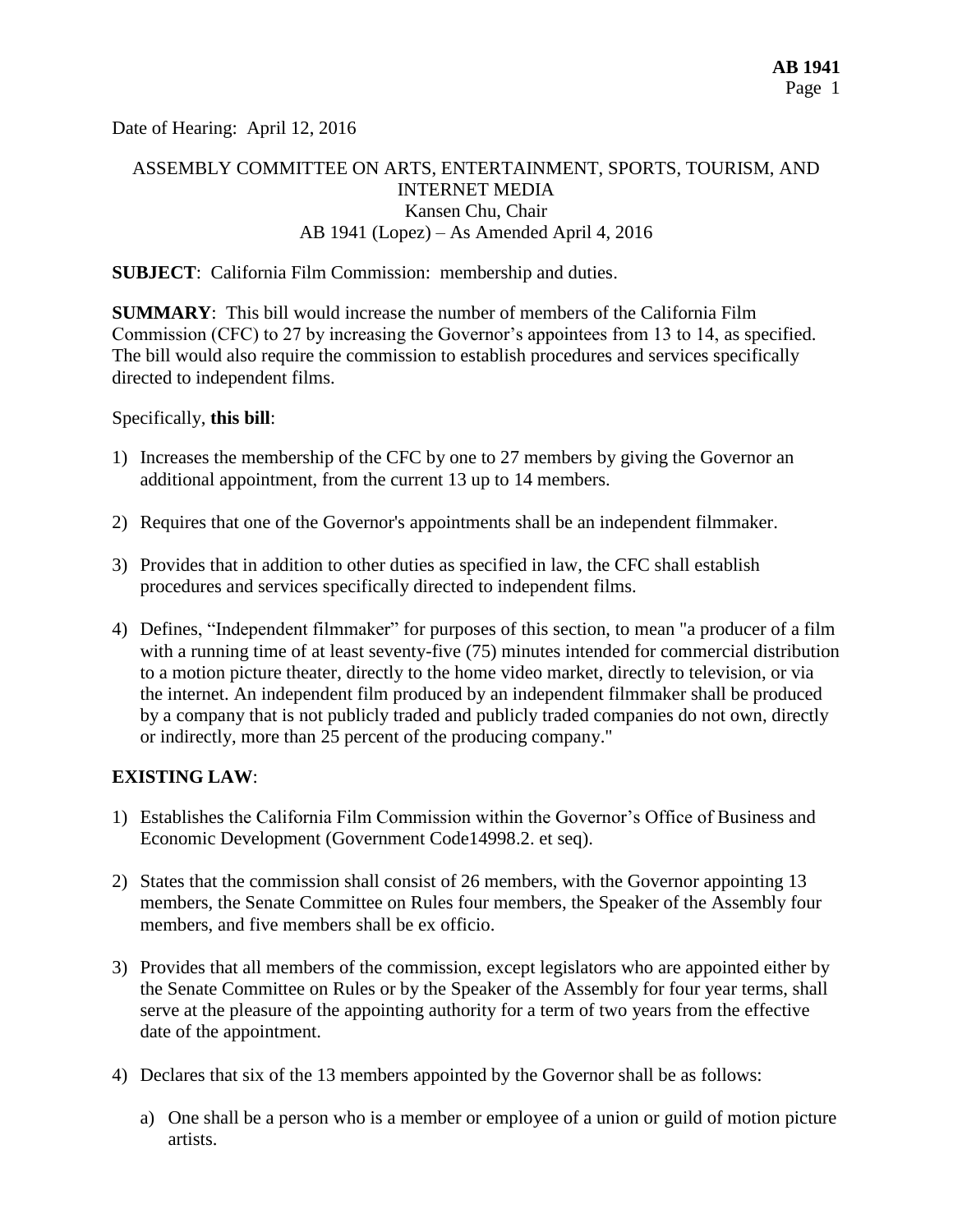- b) One shall be a person who is a member or employee of a union or guild representing motion picture craftsmen, technicians, or photographers.
- c) Two shall be from major motion picture studios.
- d) One shall be a member of the city council or a member of the county board of supervisors of a city or a county with a population of at least two million people.
- e) One shall be a member of the city council or a member of the county board of supervisors of a city or a county with a population of less than two million people.
- 5) Defines "Independent film" within the California Film Tax Credit Program to mean a motion picture with a minimum budget of one million dollars (\$1,000,000) that is produced by a company that is not publicly traded and publicly traded companies do not own, directly or indirectly, more than 25 percent of the producing company. [Revenue and Taxation Code 17053.95.(b)(6)]

### **FISCAL EFFECT**: Unknown.

#### **COMMENTS**:

1) *Author and sponsor's statement of need for legislation*. According to the author, "Currently, the California Film Commission is not required by statue to include a board member who is an independent filmmaker, nor to provide services targeted to this unique sub-group. Despite this, California produced 177 independent films in 2012-13, which is the highest of any state in the United States with New York coming in second at 96 productions. This impressive output makes them a very important sector in our entertainment economy despite the comparatively small size of their budgets."

The sponsors state the following in support, "Since more independent film productions are made a year in California than large studio productions, it is critical that an independent filmmaker be added to the commission. Independent filmmakers will be able to bring a different perspective to filmmaking, discuss the current trends and needs of filmmakers and provide ideas as a whole to improve independent filmmaking in California."

The author concludes, "Independent filmmakers are resourceful artists, who have firsthand knowledge of solving unique issues that arise during the independent filmmaking process and have developed the core skill of grassroots networking. AB 1941 will ensure that the unique needs of independent filmmakers are served so that California can remain first in the United States in producing independent films."

- 2) *Background:* 
	- a) *California Film Production Tax Credit program is administered by the CFC*. In 1985, the Legislature established CFC to co-ordinate state and local governments' efforts at providing an environment conducive for the film industry. Twenty-six members of the film industry, private sector, and state and local governments are appointed by the Governor, Senate President Pro Tempore, and Speaker of the Assembly to sit on the CFC board.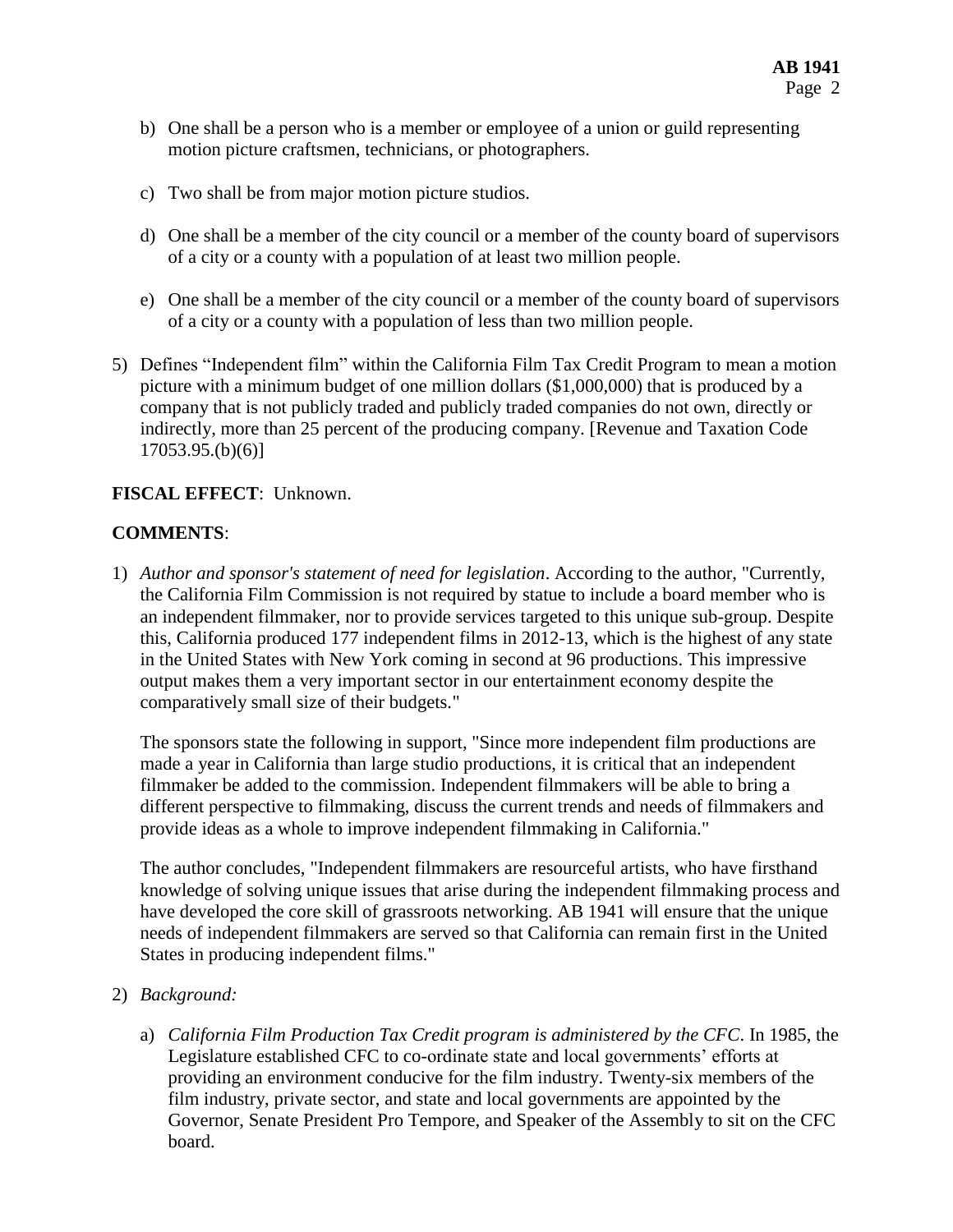In 2009, to combat "runaway production," the Legislature enacted a tax credit for qualified motion picture production in California as part of the State Budget Agreement, directing CFC to allocate \$100 million in credits annually (SB 15X3 (Calderon, Chapter 17) and AB 15X3 (Krekorian, Chapter 10) in Third Extraordinary Session). Last session that program was substantially expanded by AB 1839 (Gatto and Bocanegra).

- b) *Prior related legislation*. AB 1839 (Gatto and Bocanegra), Chapter 413, Statutes of 2014, created a new and expanded tax credit for qualified expenditures for the production of qualified motion pictures in California for taxable years beginning on or after January 1, 2016, and authorized the California Film Commission (CFC) to administer the program and allocate the tax credits, subject to a \$230 million cap in the first year (2015-16) and \$330 million aggregate annual cap for each fiscal year (FY) from the 2016-17 FY through and including the 2019-20 FY. In relevant part, AB 1839 required special treatment for independent films as follows:
	- i) Requires the CFC to allocate the credit amounts subject to the following categories in order to insure like productions compete against each other under the jobs ratio formula:
		- (1) Independent films shall be allocated 5%.
		- (2) Features shall be allocated 35%.
		- (3) A relocating television series shall be allocated 20%.
		- (4) A new television series, pilots for a new television series, movies of the week, miniseries, and recurring television series shall be allocated 40%.
	- ii) Requires the CFC to audit final submissions for tax credits and compare the jobs ratio figures contained in original tax credit applications to those actual qualified expenditures, and provides for discrepancies as follows:
		- (1) If the CFC finds a reduction in actual qualified expenditures of no more than 10% they shall reduce the amount of credit allowed by an equal percentage, with limited exception for reasonable cause, as provided.
		- (2) In addition, if the CFC finds a reduction in actual qualified expenditures by more than 20%, the CFC shall not accept an application from that qualified taxpayer for one year, with exceptions for reasonable cause, as provided.
		- (3) Independent films would be treated differently, with any reduction of 30% or more in actual qualified expenditures reducing the amount of credit allowed by an equal percentage, plus subjecting them to a penalty of 10% of the difference in requested tax credit allowance and actual expenditures, with exceptions for reasonable cause, as provided.
	- iii) In addition, CFC must set aside \$10 million credits each year, for independent films. The CFC must provide the Franchise Tax Board (FTB) an annual list of qualified